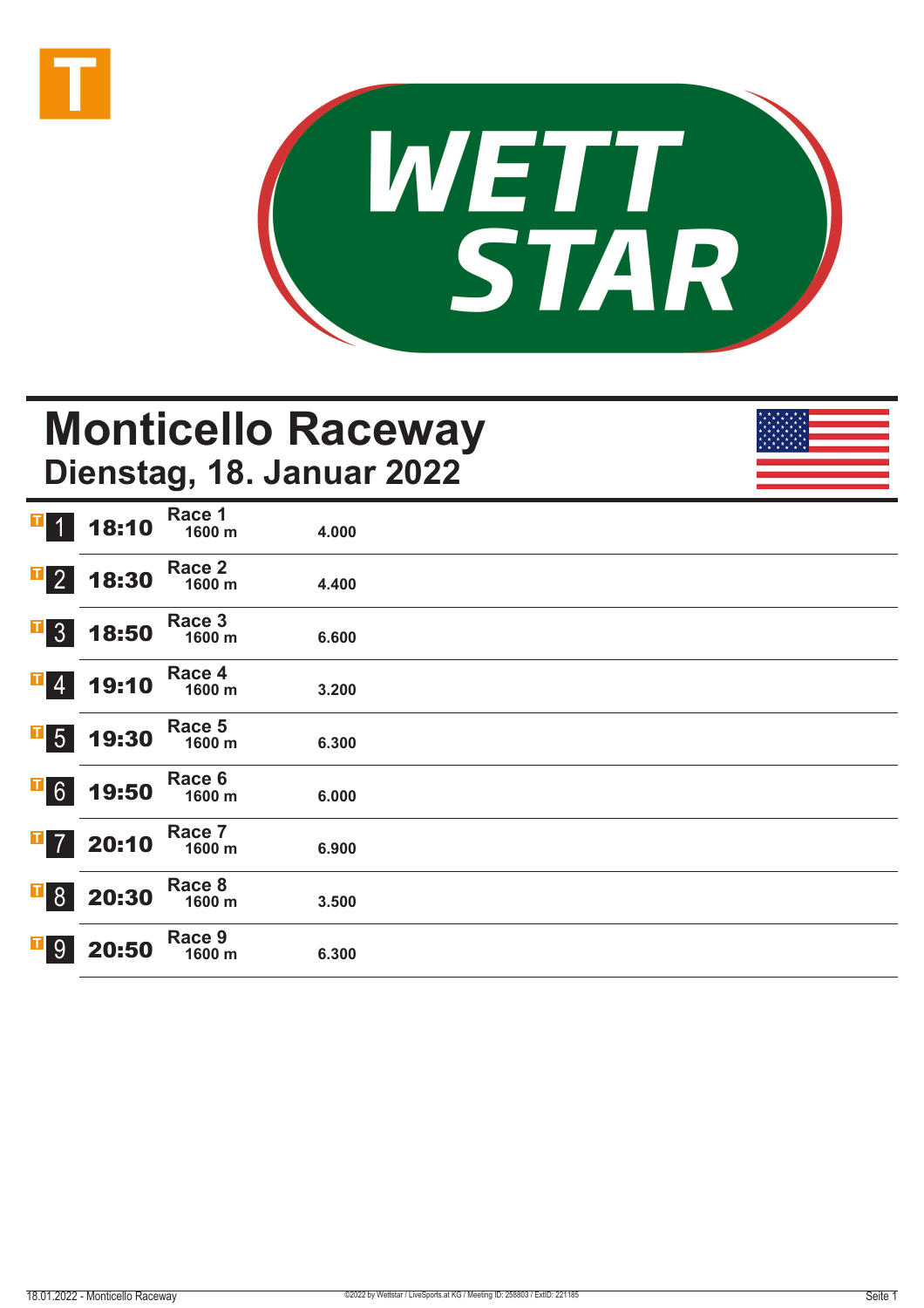| 18.01.2022 - Monticello Raceway                                                                                                                                                                   |                                                                                                                           |                                                                                                                                                                                                  |                                                                                             |                                                                                                                                                                                             | Rennen#9                                    |                                                                                                                                                                |                                                                                                                                                                                                           |                                                                                                              |                                                                                                                                                                                                                               | Seite 2                |
|---------------------------------------------------------------------------------------------------------------------------------------------------------------------------------------------------|---------------------------------------------------------------------------------------------------------------------------|--------------------------------------------------------------------------------------------------------------------------------------------------------------------------------------------------|---------------------------------------------------------------------------------------------|---------------------------------------------------------------------------------------------------------------------------------------------------------------------------------------------|---------------------------------------------|----------------------------------------------------------------------------------------------------------------------------------------------------------------|-----------------------------------------------------------------------------------------------------------------------------------------------------------------------------------------------------------|--------------------------------------------------------------------------------------------------------------|-------------------------------------------------------------------------------------------------------------------------------------------------------------------------------------------------------------------------------|------------------------|
| <b>WANN STARTET IHR PFERD</b>                                                                                                                                                                     |                                                                                                                           |                                                                                                                                                                                                  |                                                                                             |                                                                                                                                                                                             |                                             |                                                                                                                                                                |                                                                                                                                                                                                           |                                                                                                              |                                                                                                                                                                                                                               |                        |
| Airspinder<br>Ali<br>Arts Virgin<br>Aryiana Star<br><b>Bass Player</b><br>Bestgirlfriendever<br>Bet You<br>Better Up<br>Beyond The View<br><b>Blue Bell Beauty</b><br>Chance To See<br>Dark Horse | 9<br>Dirtylittlelies<br>Donau<br>2<br>5<br>Epaulette A<br>8<br><b>Grey Bell</b><br>3<br>$\Delta$<br>8<br>6<br>Janaid<br>5 | Deuces For Charity<br>Dreaming Silly<br>Heartlandbanysbro<br>Hestons Lucky Chip<br>Hypnoticdream<br>llikemontepulciano<br>Just Wave Goodbye                                                      | 8<br>4<br>7<br>8<br>3<br>8<br>$\frac{9}{7}$<br>6<br>$\overline{2}$<br>5<br>9                | Kiss My Sass<br>Ki Erich<br>L Dees Dance<br>Lanas Desire<br>Little Power<br>Lk's Nancy Lee<br>Lovely Lady May<br>Luck N Roll K<br>Mikimoto<br>New Number Who Dis<br>Newbie<br>Niall Hanover |                                             | 4<br>9<br>9<br>3<br>2<br>3<br>5<br>4<br>5<br>5                                                                                                                 | Nui Ba Den N<br>Pennys Noir<br>Perfectly Said<br>Pine Bush Liberty<br>Poocham Lady<br>Prophet Blue Chip<br>Real Roxy<br>Record Machine<br>Relentless Dancer<br>Rise Up Now<br>Rock On Lou<br>Roll With Jr | $\overline{2}$<br>3<br>4<br>6<br>4<br>9<br>$\overline{7}$<br>9                                               | Roulette Ruler<br>Sports Hero<br>Stop Action<br>Super Pac Hanover<br>The New Americana<br>Thinkbig Dreambig<br>Time To Imagine<br>Trevor One<br>Unique Splendor<br>Village Champ<br>What's Goin On<br><b>Whiskey Maverick</b> | 2<br>ĥ                 |
| <b>WANN STARTET IHR JOCKEY / FAHRER</b>                                                                                                                                                           |                                                                                                                           |                                                                                                                                                                                                  |                                                                                             |                                                                                                                                                                                             |                                             |                                                                                                                                                                |                                                                                                                                                                                                           |                                                                                                              |                                                                                                                                                                                                                               |                        |
| <b>Brandon Parker</b><br>Cory Stratton<br><b>Gregory Merton</b><br>John De Simone Jr.<br>Marianna Monaco<br>Philip Bo Sowers<br>Shane Taggart                                                     | 5,8<br>1,2,3,4,7,8,9<br>5,7,9<br>4,9<br>6<br>6<br>7.8                                                                     |                                                                                                                                                                                                  | <b>Bruce Aldrich Jr</b><br>Drew Monti<br>Jim Devaux<br>Joseph Lee<br><b>Mckenzie Sowers</b> | Renaldo Morales lii                                                                                                                                                                         | 2,3,4,5,7,9<br>3,4,5<br>6<br>6<br>1,2,3,4,5 | 1,2,3,4,5,8,9                                                                                                                                                  |                                                                                                                                                                                                           | Christopher Petrelli<br>Eric Irving<br>Jim Taggart Jr<br>Kyle Dibenedetto<br>Michael Merton<br>Scott Keppler | 6<br>2,3,4,7,8,9<br>1,3,4,5,7,8,9<br>1,2,3,5,7,9<br>6                                                                                                                                                                         |                        |
| <b>WANN STARTET IHR TRAINER</b>                                                                                                                                                                   |                                                                                                                           |                                                                                                                                                                                                  |                                                                                             |                                                                                                                                                                                             |                                             |                                                                                                                                                                |                                                                                                                                                                                                           |                                                                                                              |                                                                                                                                                                                                                               |                        |
| Al Annunziata<br>Candace Brandstatter<br>Daniel Gill<br>Eric Irving<br>Jim Doherty Jr<br>Ken Koch<br><b>Michael Austin</b><br>Murray Bassen<br>Philip Bo Sowers                                   | 6<br>3<br>5<br>5,9<br>3.7<br>9<br>3,8<br>1,2,4,5,6,8                                                                      | Anthony Regina<br>Carl Tirella<br>David Dziengiel<br>Frederick Bourgault<br><b>Jody Riedel</b><br>Kevin Reynolds Jr.<br><b>Michael Deruntz</b><br>Nancy Montembeault<br><b>Richard Campolong</b> |                                                                                             | 9<br>2<br>3.8<br>9<br>6<br>9<br>4,5<br>1,2                                                                                                                                                  |                                             | Arthur Green<br>Cedric Washington<br>David Wiskow<br>Gary Messenger<br>Jose Godinez<br>Laura Perino<br>Michael Petrelli<br>Nicholas Devita<br>Robert Lounsbury | 3,5<br>$\overline{2}$<br>4<br>4,9<br>$\overline{2}$<br>3,7<br>$\overline{7}$<br>3,9<br>4.5                                                                                                                |                                                                                                              | <b>Ashley Eldred</b><br>Christopher Petrelli<br>Dawn Devaux<br>Jean Drolet<br>Keith Haase<br>Megan Gilmour<br>Monica Eriksen<br>Paul Walker<br>Robin Di Benedetto                                                             | 5,6,7,9<br>8<br>6<br>5 |

**Scott Blackler 3 Shane Taggart 7,8 Stanley Noga 4 Steven Moore 2,6**

**Terry Finch 1 Vernon James 8**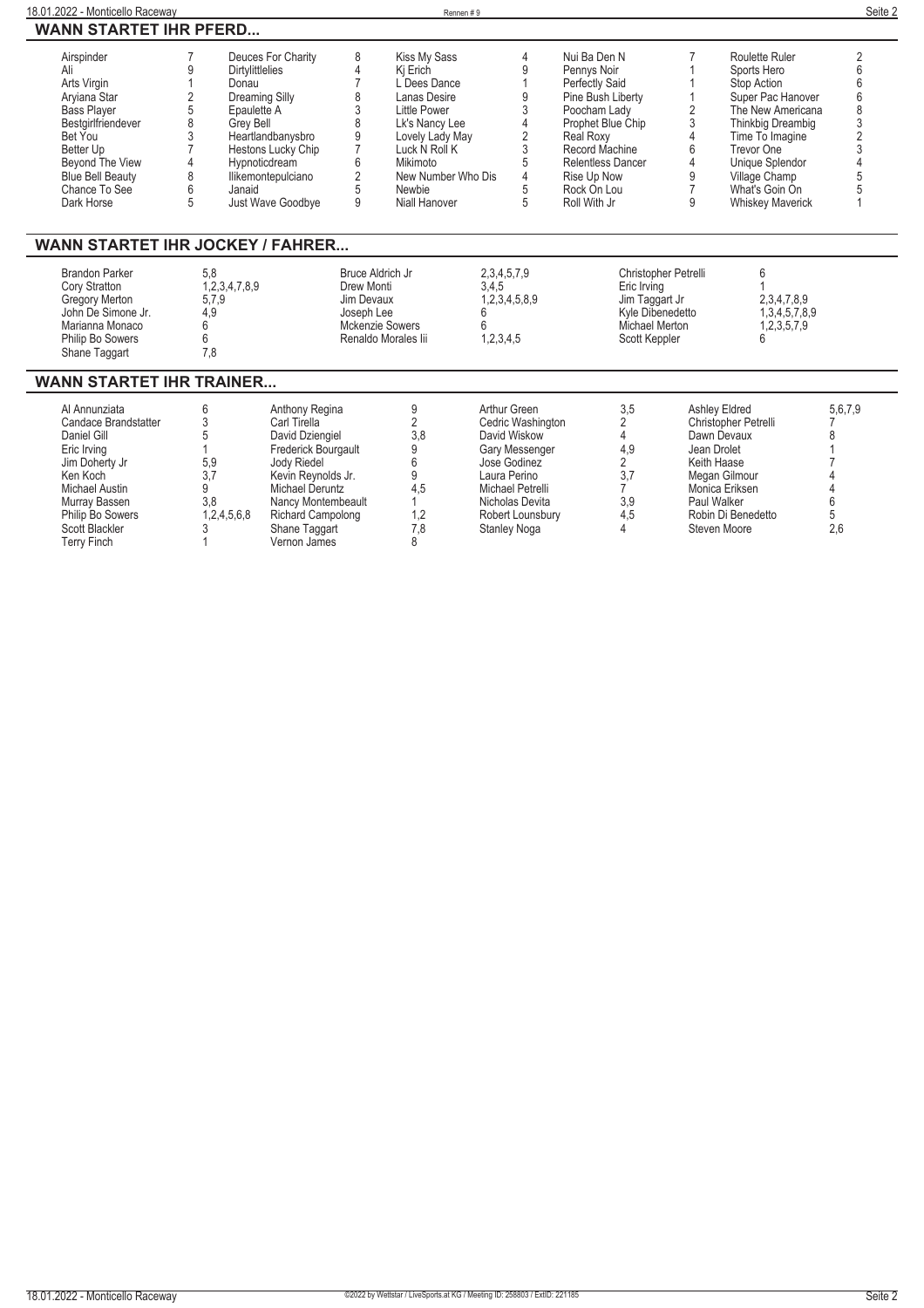**1600 m 4.000**  **Race 1**

|                                 | 4.000                                                                                                                                               | Race I<br>Rennpreis: 4.000            |
|---------------------------------|-----------------------------------------------------------------------------------------------------------------------------------------------------|---------------------------------------|
|                                 |                                                                                                                                                     | SIX YEAR OLDS AND UNDER N/W 1 PM LIFE |
| 18:10                           |                                                                                                                                                     |                                       |
|                                 |                                                                                                                                                     |                                       |
| 1600<br>1                       | <b>Whiskey Maverick</b><br>4j. grau W (Western Maverick - Saluki Hanove<br>Trainer: Richard Campolong                                               |                                       |
| 74.8                            | Besitzer: Rose Marie De Luca, Chester,                                                                                                              |                                       |
| ML: 55,0                        | <b>Jim Devaux</b>                                                                                                                                   |                                       |
| $\overline{\mathbf{2}}$<br>86.2 | <b>Perfectly Said</b><br>5j. rotbraun W (Well Said - My Perfect Rhyme)<br>Trainer: Eric Irving<br>Besitzer: Eric J Irving, Dallas, Pa; The G        |                                       |
| ML: 7,0                         | <b>Eric Irving</b>                                                                                                                                  |                                       |
| 3<br>81.6                       | <b>Pine Bush Liberty</b><br>4j. rotbraun S (American Ideal - Pleasemeslea<br>Trainer: Nancy Montembeault<br>Besitzer: Durazzano Stable Llc, Pine Bu |                                       |
| ML: 35,0                        | <b>Michael Merton</b>                                                                                                                               |                                       |
| 4<br>80.3                       | <b>Pennys Noir</b><br>3j. rotbraun S (American Ideal - Penny Pincher<br>Trainer: Jean Drolet<br>Besitzer: Michael J Kessler, New Hartfo             |                                       |
| ML: 5,0                         | <b>Kyle Dibenedetto</b>                                                                                                                             |                                       |
| 5<br>79.4                       | <b>Arts Virgin</b><br>4j. rotbraun S (Always A Virgin - Under Her Sp<br>Trainer: Philip Bo Sowers<br>Besitzer: David A Del Pozzo, Methuen,          |                                       |
| ML: 4,0                         | <b>Renaldo Morales lii</b>                                                                                                                          |                                       |
| 6                               | <b>L Dees Dance</b><br>4j. rotbraun S (A Rocknroll Dance - L Dees Val<br>Trainer: Terry Finch                                                       |                                       |
| 81.6                            | Besitzer: Diana M Bartells, Monticello, N                                                                                                           |                                       |
| ML: 45,0                        | <b>Cory Stratton</b>                                                                                                                                |                                       |
| Ergebnis:                       | Quoten:                                                                                                                                             |                                       |
|                                 |                                                                                                                                                     |                                       |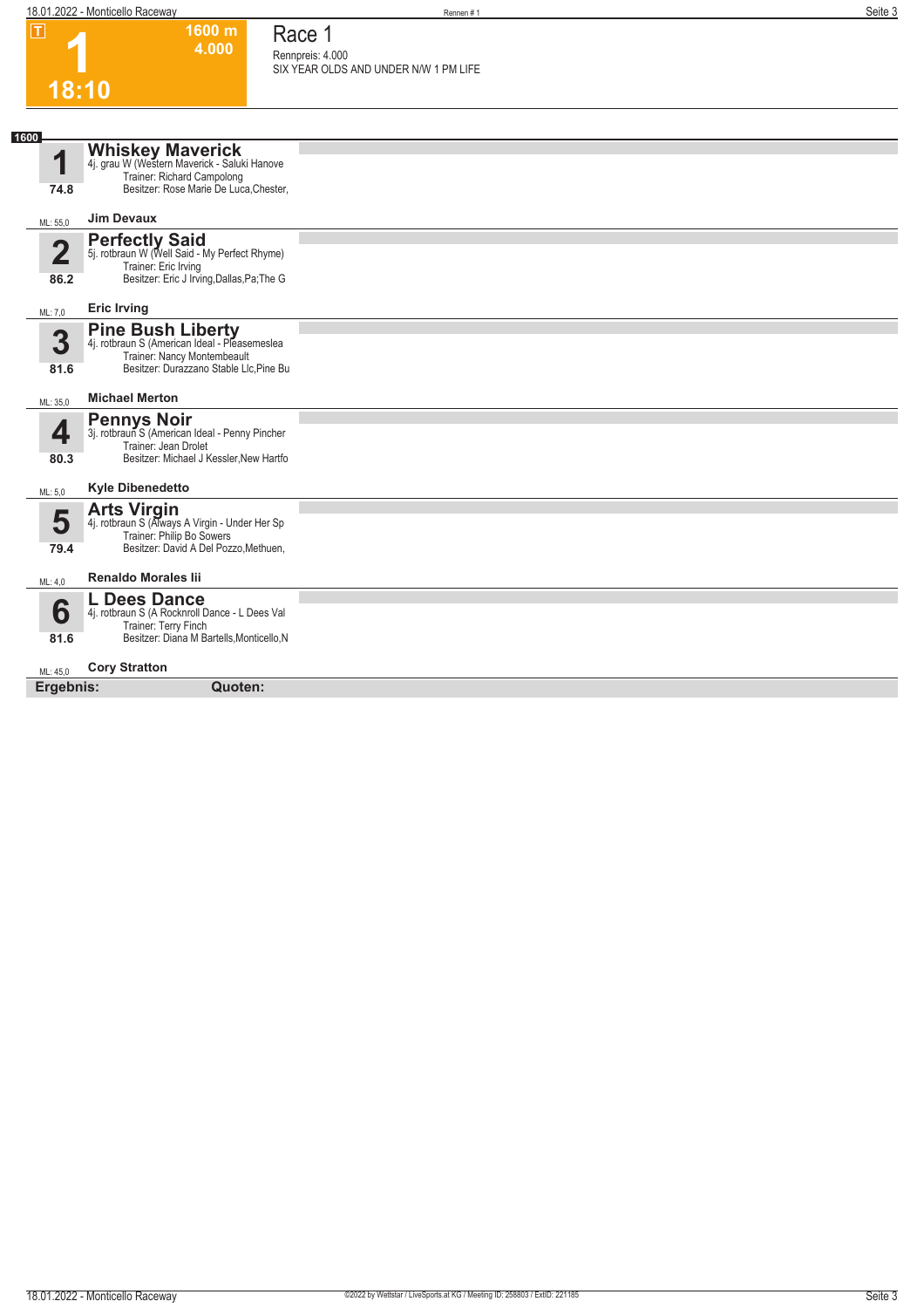**1600 m 4.400**  **Race 2**

**2** 

| 18:30<br>1600<br><b>Ilikemontepulciano</b><br>3j. rotbraun S (Rock N Roll Heaven - Red Zinf<br>и<br>Trainer: Richard Campolong<br>Besitzer: Angelo Dabbraccio, Forestbur<br>79.4<br>Jim Taggart Jr<br>ML: 55,0<br><b>Poocham Lady</b><br>4j. rotbraun S (Western Maverick - Cmr Bresh<br>$\overline{\mathbf{2}}$<br>Trainer: Steven Moore<br>Besitzer: Steven H Moore, Rock Hill, Ny<br>72.6<br><b>Bruce Aldrich Jr</b><br>ML: 5,0<br><b>Lovely Lady May</b><br>4j. rotbraun S (Always A Virgin - Odds On Cyg<br>3<br>Trainer: Jose Godinez<br>Besitzer: Godinez Racing Stable Llc, Bu<br>74.8<br><b>Jim Devaux</b><br>ML: 45,0<br><b>Aryiana Star</b><br>5j. rotbraun S (Riggins - Cindy Star)<br>4<br>Trainer: Cedric Washington<br>Besitzer: Cedric M Washington, Montice<br>81.6<br><b>Cory Stratton</b><br>ML: 4,0<br><b>Time To Imagine</b><br>4j. rotbraun S (Time To Roll - Incredible Destin<br>5<br>Trainer: Carl Tirella<br>Besitzer: My Buddy Stables, Bronxville,<br>81.6<br><b>Michael Merton</b><br>ML: 35,0<br><b>Roulette Ruler</b><br>6<br>4j. rotbraun W (Cheyenne Hollywood - G G Ro<br>Trainer: Philip Bo Sowers<br>Besitzer: Mo Coo Inc, Merrick, Ny; Jonat<br>79.4<br><b>Renaldo Morales lii</b><br>ML: 7,0<br>Ergebnis:<br>Quoten: |  | Rennpreis: 4.400<br>SIX YEAR OLDS AND UNDER N/W 2 PM (MARES N/W 3 PM) A/O \$5000 LT J Devaux 3 over 4 |
|------------------------------------------------------------------------------------------------------------------------------------------------------------------------------------------------------------------------------------------------------------------------------------------------------------------------------------------------------------------------------------------------------------------------------------------------------------------------------------------------------------------------------------------------------------------------------------------------------------------------------------------------------------------------------------------------------------------------------------------------------------------------------------------------------------------------------------------------------------------------------------------------------------------------------------------------------------------------------------------------------------------------------------------------------------------------------------------------------------------------------------------------------------------------------------------------------------------------------------------------------------|--|-------------------------------------------------------------------------------------------------------|
|                                                                                                                                                                                                                                                                                                                                                                                                                                                                                                                                                                                                                                                                                                                                                                                                                                                                                                                                                                                                                                                                                                                                                                                                                                                            |  |                                                                                                       |
|                                                                                                                                                                                                                                                                                                                                                                                                                                                                                                                                                                                                                                                                                                                                                                                                                                                                                                                                                                                                                                                                                                                                                                                                                                                            |  |                                                                                                       |
|                                                                                                                                                                                                                                                                                                                                                                                                                                                                                                                                                                                                                                                                                                                                                                                                                                                                                                                                                                                                                                                                                                                                                                                                                                                            |  |                                                                                                       |
|                                                                                                                                                                                                                                                                                                                                                                                                                                                                                                                                                                                                                                                                                                                                                                                                                                                                                                                                                                                                                                                                                                                                                                                                                                                            |  |                                                                                                       |
|                                                                                                                                                                                                                                                                                                                                                                                                                                                                                                                                                                                                                                                                                                                                                                                                                                                                                                                                                                                                                                                                                                                                                                                                                                                            |  |                                                                                                       |
|                                                                                                                                                                                                                                                                                                                                                                                                                                                                                                                                                                                                                                                                                                                                                                                                                                                                                                                                                                                                                                                                                                                                                                                                                                                            |  |                                                                                                       |
|                                                                                                                                                                                                                                                                                                                                                                                                                                                                                                                                                                                                                                                                                                                                                                                                                                                                                                                                                                                                                                                                                                                                                                                                                                                            |  |                                                                                                       |
|                                                                                                                                                                                                                                                                                                                                                                                                                                                                                                                                                                                                                                                                                                                                                                                                                                                                                                                                                                                                                                                                                                                                                                                                                                                            |  |                                                                                                       |
|                                                                                                                                                                                                                                                                                                                                                                                                                                                                                                                                                                                                                                                                                                                                                                                                                                                                                                                                                                                                                                                                                                                                                                                                                                                            |  |                                                                                                       |
|                                                                                                                                                                                                                                                                                                                                                                                                                                                                                                                                                                                                                                                                                                                                                                                                                                                                                                                                                                                                                                                                                                                                                                                                                                                            |  |                                                                                                       |
|                                                                                                                                                                                                                                                                                                                                                                                                                                                                                                                                                                                                                                                                                                                                                                                                                                                                                                                                                                                                                                                                                                                                                                                                                                                            |  |                                                                                                       |
|                                                                                                                                                                                                                                                                                                                                                                                                                                                                                                                                                                                                                                                                                                                                                                                                                                                                                                                                                                                                                                                                                                                                                                                                                                                            |  |                                                                                                       |
|                                                                                                                                                                                                                                                                                                                                                                                                                                                                                                                                                                                                                                                                                                                                                                                                                                                                                                                                                                                                                                                                                                                                                                                                                                                            |  |                                                                                                       |
|                                                                                                                                                                                                                                                                                                                                                                                                                                                                                                                                                                                                                                                                                                                                                                                                                                                                                                                                                                                                                                                                                                                                                                                                                                                            |  |                                                                                                       |
|                                                                                                                                                                                                                                                                                                                                                                                                                                                                                                                                                                                                                                                                                                                                                                                                                                                                                                                                                                                                                                                                                                                                                                                                                                                            |  |                                                                                                       |
|                                                                                                                                                                                                                                                                                                                                                                                                                                                                                                                                                                                                                                                                                                                                                                                                                                                                                                                                                                                                                                                                                                                                                                                                                                                            |  |                                                                                                       |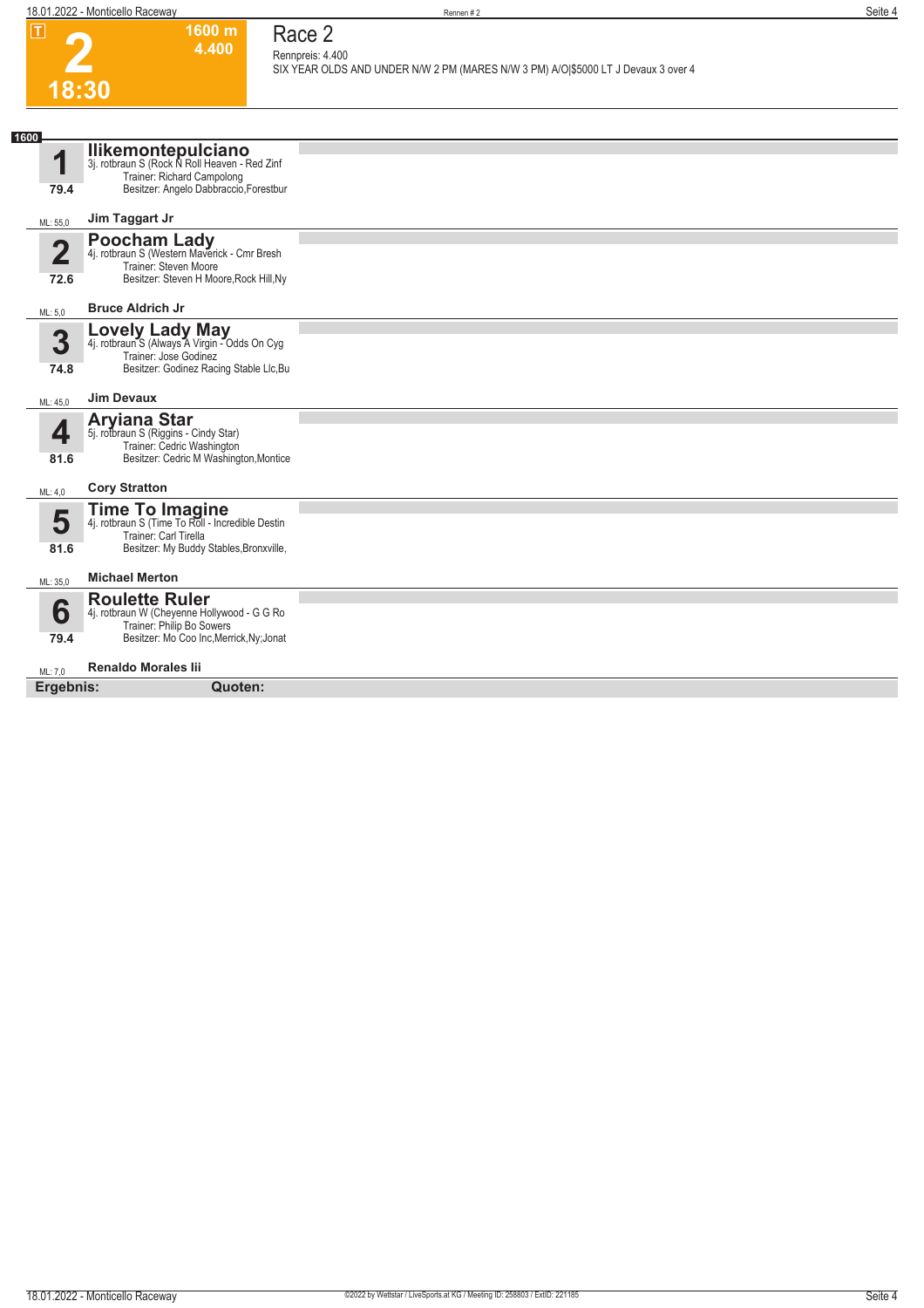**3**

**18:50**

## **1600 m 6.600 Race 3 Rennpreis: 6.600**

**NW \$800 PS L5 OR PS IN 2021 \$13000 PC LS AE: \$15000|CLM WA AE: NW 13 PM LT C Stratton 2 over 5,6** 

| 1600                    |                                                                                                                                            |  |
|-------------------------|--------------------------------------------------------------------------------------------------------------------------------------------|--|
| 1                       | <b>Luck N Roll K</b><br>7j. rotbraun H (Rock N Roll Heaven - Lady Luc                                                                      |  |
|                         | Trainer: Candace Brandstatter                                                                                                              |  |
| 74.8                    | Besitzer: Wayne M Crawford, Winter Ha                                                                                                      |  |
| ML: 5,0                 | <b>Jim Devaux</b>                                                                                                                          |  |
| $\overline{\mathbf{2}}$ | Thinkbig Dreambig<br>7j. grau H (Bettor's Delight - Extreme Dream)<br>Trainer: Ken Koch                                                    |  |
| 81.6                    | Besitzer: Thomas G Milici, Montgomery,                                                                                                     |  |
| ML: 22,0                | <b>Cory Stratton</b>                                                                                                                       |  |
| 3<br>81.6               | <b>Trevor One</b><br>5j. rotbraun H (American Ideal - Trevor's Bebe<br>Trainer: Murray Bassen<br>Besitzer: Gray Thunder Ii Stable, New R   |  |
|                         |                                                                                                                                            |  |
| ML: 45,0                | <b>Michael Merton</b>                                                                                                                      |  |
| 4                       | <b>Bet You</b><br>10j. rotbraun W (Bettor's Delight - Armbro Amo<br>Trainer: Scott Blackler                                                |  |
| 79.4                    | Besitzer: Scott A Dillon, Anson, Me                                                                                                        |  |
| ML: 11,0                | Jim Taggart Jr                                                                                                                             |  |
| 5                       | <b>Little Power</b><br>8j. rotbraun W (Capitol Power - Hamptonsunsa<br>Trainer: Nicholas Devita                                            |  |
| 68.0                    | Besitzer: Robert J Stasio, Staten Island,                                                                                                  |  |
| ML: 7,0                 | <b>Drew Monti</b>                                                                                                                          |  |
| 6<br>79.4               | <b>Yankee On The Move</b><br>5j. rotbraun W (Yankee Skyscaper - Fox Valle<br>Trainer: Arthur Green<br>Besitzer: William E Emmons, Farmingd |  |
| ML: 4,0                 | <b>Renaldo Morales lii</b>                                                                                                                 |  |
| $\overline{\mathbf{7}}$ | <b>Prophet Blue Chip</b><br>7j. rotbraun W (Rock N Roll Heaven - Weeping                                                                   |  |
| 80.3                    | Trainer: David Dziengiel<br>Besitzer: R W Sholes, Bloomingburg, Ny                                                                         |  |
| ML: 2,0                 | <b>Kyle Dibenedetto</b>                                                                                                                    |  |
| 8                       | <b>Epaulette A</b><br>11. rotbraun W (Four Starzzz Shark - French<br>Trainer: Laura Perino                                                 |  |
| 72.6                    | Besitzer: Laura M Perino, Thompson Ri                                                                                                      |  |
| ML: 55,0                | <b>Bruce Aldrich Jr</b>                                                                                                                    |  |
| Ergebnis:               | Quoten:                                                                                                                                    |  |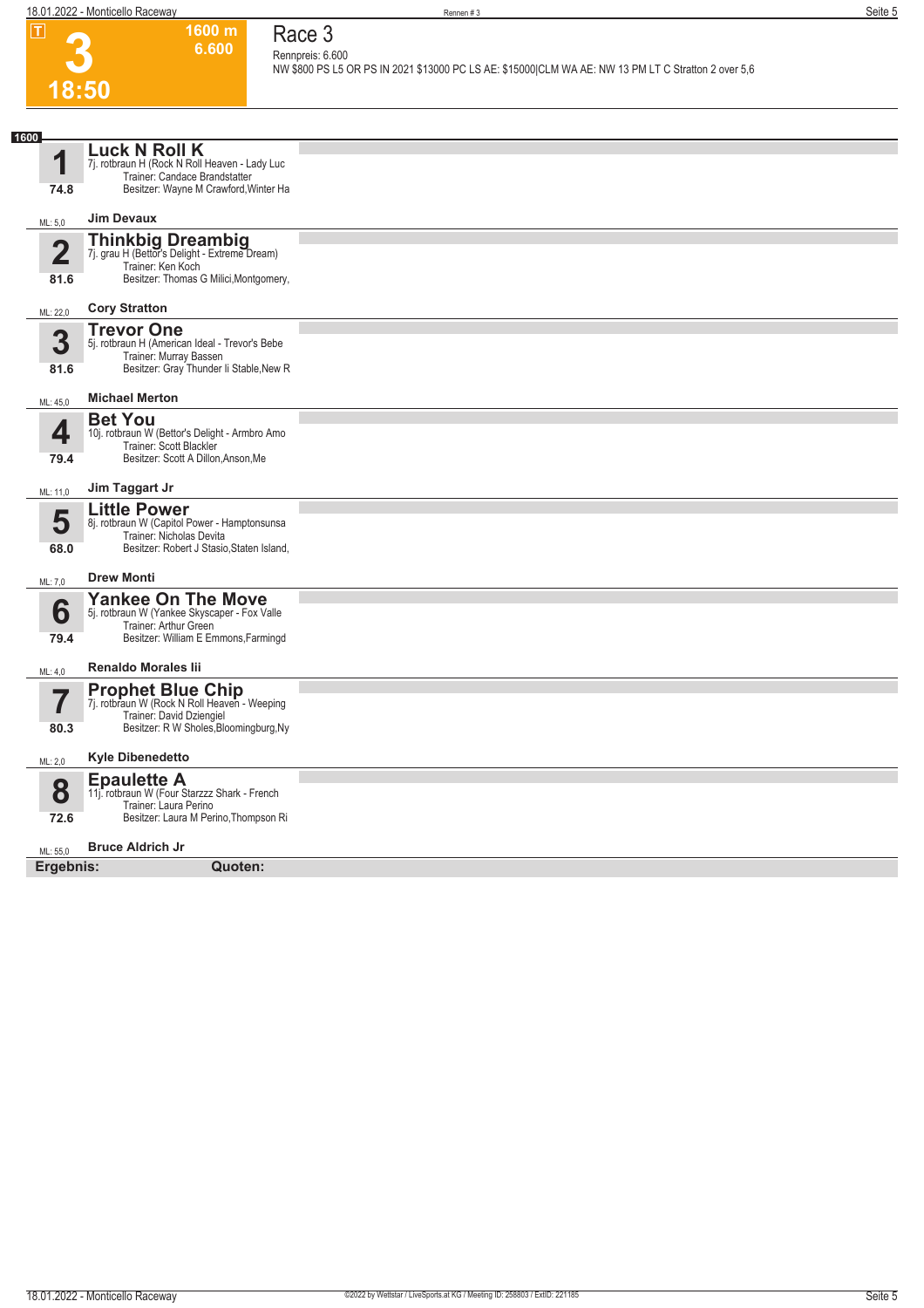

## **Race 4 Rennpreis: 3.200**

**1600 m 3.200** 

**F& M NW \$201 PS L5 OR PS IN 2021 \$4600 PC LS K|DiBenedetto 1 over 7 R Morales III 5 over 4** 

| 1600                   |                                                                                                                                                    |  |
|------------------------|----------------------------------------------------------------------------------------------------------------------------------------------------|--|
| И<br>80.3              | <b>Beyond The View</b><br>6j. rotbraun S (Hypnotic Blue Chip - Armbro Vi<br>Trainer: David Wiskow<br>Besitzer: Gina Frazzitta, Lake Hopatcon       |  |
|                        |                                                                                                                                                    |  |
| ML: 4,0                | <b>Kyle Dibenedetto</b>                                                                                                                            |  |
| $\overline{2}$<br>79.4 | <b>Unique Splendor</b><br>5j. rotbraun S (Mach Three - Private Splendor)<br>Trainer: Gary Messenger<br>Besitzer: Brenda M Messenger, Montice       |  |
| ML: 35,0               | Jim Taggart Jr                                                                                                                                     |  |
| 3<br>72.6              | Kiss My Sass<br>8j. rotbraun S (Ameripan Gigolo - Jo-Anne Jet)<br>Trainer: Megan Gilmour<br>Besitzer: Janet M Messenger, Monticell                 |  |
| ML: 5,0                | John De Simone Jr.                                                                                                                                 |  |
| 4<br>74.8              | <b>Real Roxy</b><br>7j. grau S (So Surreal - Mollie Mile)<br>Trainer: Stanley Noga<br>Besitzer: Stanley D Noga, Bronx, Ny                          |  |
| ML: 13,0               | <b>Jim Devaux</b>                                                                                                                                  |  |
| 5<br>79.4              | <b>Relentless Dancer</b><br>11j. rotbraun S (Relentless Yankee - Becca Le<br>Trainer: Robert Lounsbury<br>Besitzer: Devin C Gilbert, Rockhill, Ny  |  |
| ML: 11,0               | <b>Renaldo Morales lii</b>                                                                                                                         |  |
| 6<br>81.6              | Lk's Nancy Lee<br>9j. kastanie S (Yankee Skyscaper - Lake Hills<br>Trainer: Monica Eriksen<br>Besitzer: Monica Eriksen, Port Jervis, Ny            |  |
| ML: 55,0               | <b>Cory Stratton</b>                                                                                                                               |  |
| 72.6                   | <b>Dirtylittlelies</b><br>4j. rotbraun S (Rockin Image - Keystone Madd<br>Trainer: Philip Bo Sowers<br>Besitzer: Clifford N Grundy, Boca Raton     |  |
| ML: 45,0               | <b>Bruce Aldrich Jr</b>                                                                                                                            |  |
| 8<br>68.0              | <b>New Number Who Dis</b><br>6j. grau S (Shark Gesture - Nothings Ever Fre<br>Trainer: Michael Deruntz<br>Besitzer: Michael J Deruntz, Gillett, Pa |  |
| ML: 9,0                | <b>Drew Monti</b>                                                                                                                                  |  |
| Ergebnis:              | Quoten:                                                                                                                                            |  |
|                        |                                                                                                                                                    |  |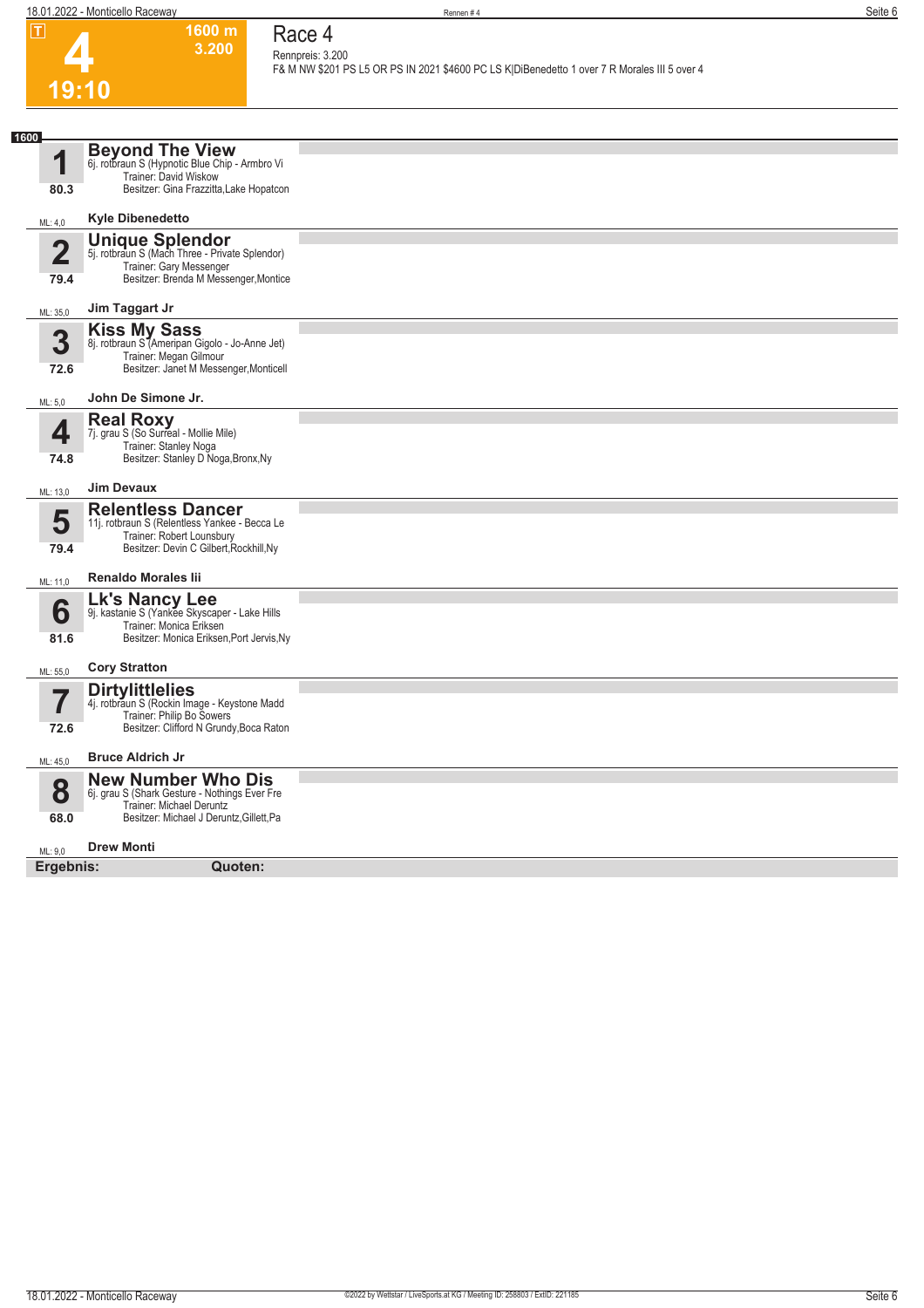**1600 m**

**Race 5**

|                         | 6.300                                                                      | Race 5                                                                                          |
|-------------------------|----------------------------------------------------------------------------|-------------------------------------------------------------------------------------------------|
|                         |                                                                            | Rennpreis: 6.300<br>NW \$660 PS L5 OR PS IN 2021 \$8800 PC LS AE: NW 11 PM LT AE:\$12500 CLM WA |
| 19:30                   |                                                                            |                                                                                                 |
|                         |                                                                            |                                                                                                 |
|                         |                                                                            |                                                                                                 |
| 1600                    | <b>Mikimoto</b>                                                            |                                                                                                 |
| 1                       | 4j. rotbraun H (Always B Miki - Stunning Beaut<br>Trainer: Michael Deruntz |                                                                                                 |
| 68.0                    | Besitzer: Never Give Up Racing, Cincin                                     |                                                                                                 |
|                         | <b>Drew Monti</b>                                                          |                                                                                                 |
| ML: 55,0                | <b>What's Goin On</b>                                                      |                                                                                                 |
| $\overline{\mathbf{2}}$ | 8j. rotbraun W (Roll With Joe - Shipps Xclamat                             |                                                                                                 |
| 72.6                    | Trainer: Philip Bo Sowers<br>Besitzer: Marissa L Russo, Eden, Ny           |                                                                                                 |
|                         | <b>Bruce Aldrich Jr</b>                                                    |                                                                                                 |
| ML: 11,0                | <b>Newbie</b>                                                              |                                                                                                 |
| 3                       | 10j. rotbraun W (Always A Virgin - Nat-A-Tat-T                             |                                                                                                 |
| 61.2                    | Trainer: Daniel Gill<br>Besitzer: Edward Hall, Loundon, Tn; Jam            |                                                                                                 |
|                         | <b>Brandon Parker</b>                                                      |                                                                                                 |
| ML: 7,0                 | <b>Janaid</b>                                                              |                                                                                                 |
| 4                       | 6j. rotbraun H (Southwind Lynx - No Bad Luck)                              |                                                                                                 |
| 80.3                    | Trainer: Robin Di Benedetto<br>Besitzer: Anthony Minieri, White Plains,    |                                                                                                 |
|                         |                                                                            |                                                                                                 |
| ML: 5,0                 | <b>Kyle Dibenedetto</b>                                                    |                                                                                                 |
| 5                       | <b>Village Champ</b><br>6j. grau W (Bettor's Delight - Village Brass)      |                                                                                                 |
|                         | Trainer: Robert Lounsbury                                                  |                                                                                                 |
| 79.4                    | Besitzer: Devin C Gilbert, Rockhill, Ny                                    |                                                                                                 |
| ML: 6,0                 | <b>Renaldo Morales lii</b>                                                 |                                                                                                 |
|                         | <b>Dark Horse</b>                                                          |                                                                                                 |
| 6                       | 9j. schwarz W (I'm Gorgeous - Be Bad Girl)<br>Trainer: Jim Doherty Jr      |                                                                                                 |
| 74.8                    | Besitzer: Robert J Cacamese, Myersvill                                     |                                                                                                 |
| ML: 35,0                | <b>Jim Devaux</b>                                                          |                                                                                                 |
|                         | <b>Bass Player</b>                                                         |                                                                                                 |
|                         | 8j. rotbraun W (Sportsmaster - Vavoom Hanov<br>Trainer: Ashley Eldred      |                                                                                                 |
| 81.6                    | Besitzer: Cavallo Stable, Richton Park, II                                 |                                                                                                 |
| ML: 45,0                | <b>Gregory Merton</b>                                                      |                                                                                                 |
|                         | <b>Niall Hanover</b>                                                       |                                                                                                 |
| 8                       | 8j. rotbraun W (Well Said - Numeric Hanover)<br>Trainer: Arthur Green      |                                                                                                 |
| 81.6                    | Besitzer: William E Emmons, Farmingd                                       |                                                                                                 |
| ML: 13,0                | <b>Michael Merton</b>                                                      |                                                                                                 |
| Ergebnis:               | Quoten:                                                                    |                                                                                                 |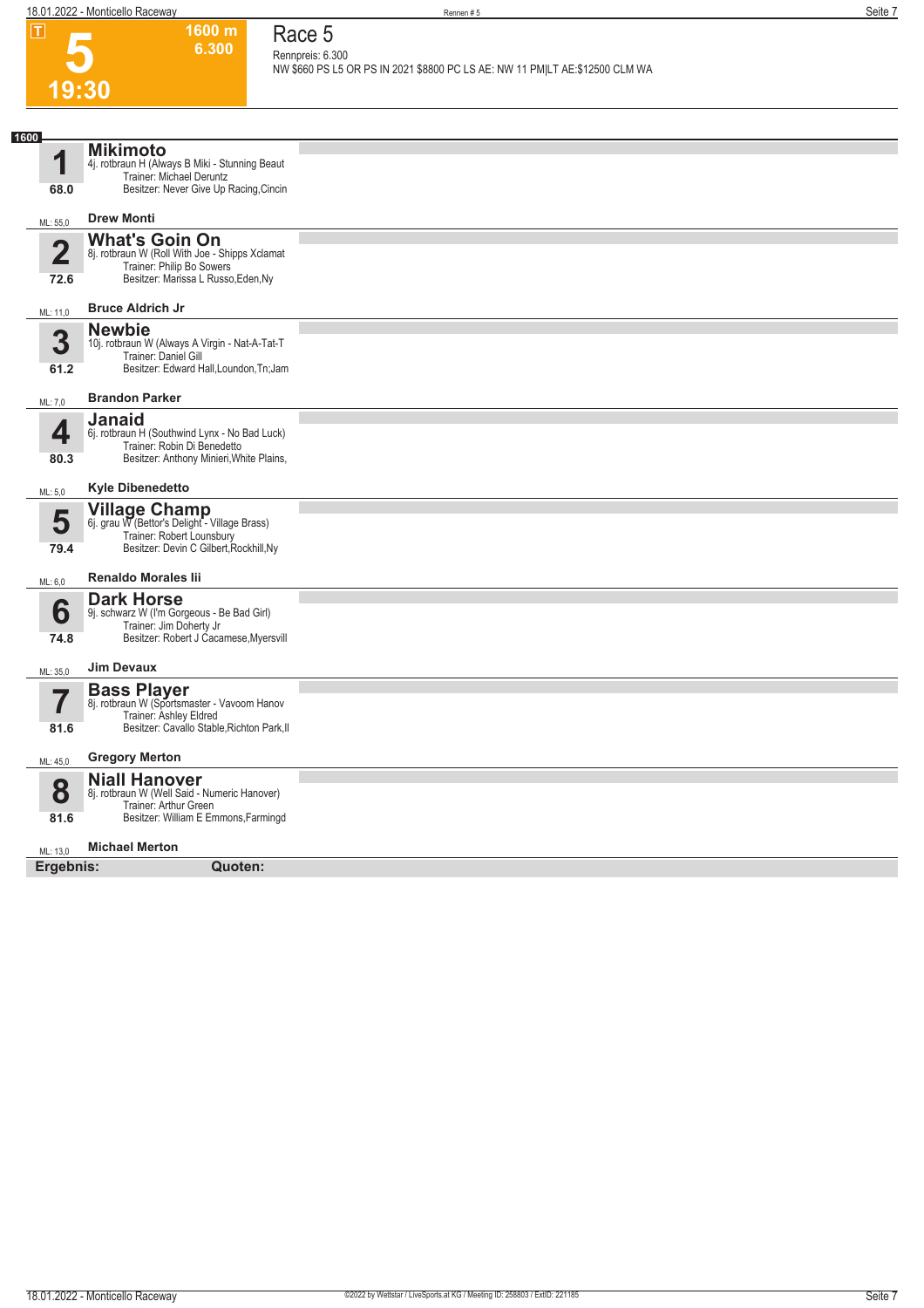**1600 m 6.000**  **Race 6**

| ப              | ווו טטט<br>6.000                                                         | Race o                                                                                       |
|----------------|--------------------------------------------------------------------------|----------------------------------------------------------------------------------------------|
|                |                                                                          | Rennpreis: 6.000<br>GSY NW \$4500 L/4 (F& M MW \$5100 L/3) AE: \$12500 CLM WA J Lee 4 over 2 |
|                |                                                                          |                                                                                              |
| 19:50          |                                                                          |                                                                                              |
|                |                                                                          |                                                                                              |
| 1600           |                                                                          |                                                                                              |
| и              | Hypnoticdream<br>5j. rotbraun W (Hypnotic Blue Chip - P H Drea           |                                                                                              |
|                | Trainer: Philip Bo Sowers                                                |                                                                                              |
| 90.7           | Besitzer: Mo Coo Inc, Merrick, Ny                                        |                                                                                              |
| ML: 45,0       | <b>Philip Bo Sowers</b>                                                  |                                                                                              |
|                | <b>Chance To See</b>                                                     |                                                                                              |
| $\overline{2}$ | 6j. rotbraun W (We Will See - Destiny's Chanc<br>Trainer: Paul Walker    |                                                                                              |
| 61.2           | Besitzer: Schanell D Bracey, Monticello,                                 |                                                                                              |
|                |                                                                          |                                                                                              |
| ML: 35,0       | <b>Mckenzie Sowers</b>                                                   |                                                                                              |
| 3              | <b>Record Machine</b><br>7j. grau W (A Rocknroll Dance - Right Right)    |                                                                                              |
|                | Trainer: Steven Moore                                                    |                                                                                              |
| 95.3           | Besitzer: Scott V Keppler, Ridgefield, Ct                                |                                                                                              |
| ML: 7,0        | <b>Scott Keppler</b>                                                     |                                                                                              |
|                | <b>Stop Action</b>                                                       |                                                                                              |
| 4              | 5j. rotbraun W (Somebeachsomewhere - The                                 |                                                                                              |
| 88.5           | Trainer: Jody Riedel<br>Besitzer: Super Mile Llc, Blasdell, Ny           |                                                                                              |
|                |                                                                          |                                                                                              |
| ML: 55,0       | Joseph Lee                                                               |                                                                                              |
|                | <b>Sports Hero</b>                                                       |                                                                                              |
| 5              | 6j. grau W (Sportswriter - Belinda Hanover)<br>Trainer: Al Annunziata    |                                                                                              |
| 113.4          | Besitzer: Margarita A Barrera, Bullville,                                |                                                                                              |
| ML: 5,0        | <b>Christopher Petrelli</b>                                              |                                                                                              |
|                | <b>Super Pac Hanover</b><br>7j. rotbraun W (Dragon Again - Subtle Charm) |                                                                                              |
| 6              |                                                                          |                                                                                              |
| 77.1           | Trainer: Ashley Eldred<br>Besitzer: Cavallo Stable, Richton Park, II     |                                                                                              |
|                | <b>Marianna Monaco</b>                                                   |                                                                                              |
| ML: 4,0        | Quoten:                                                                  |                                                                                              |
| Ergebnis:      |                                                                          |                                                                                              |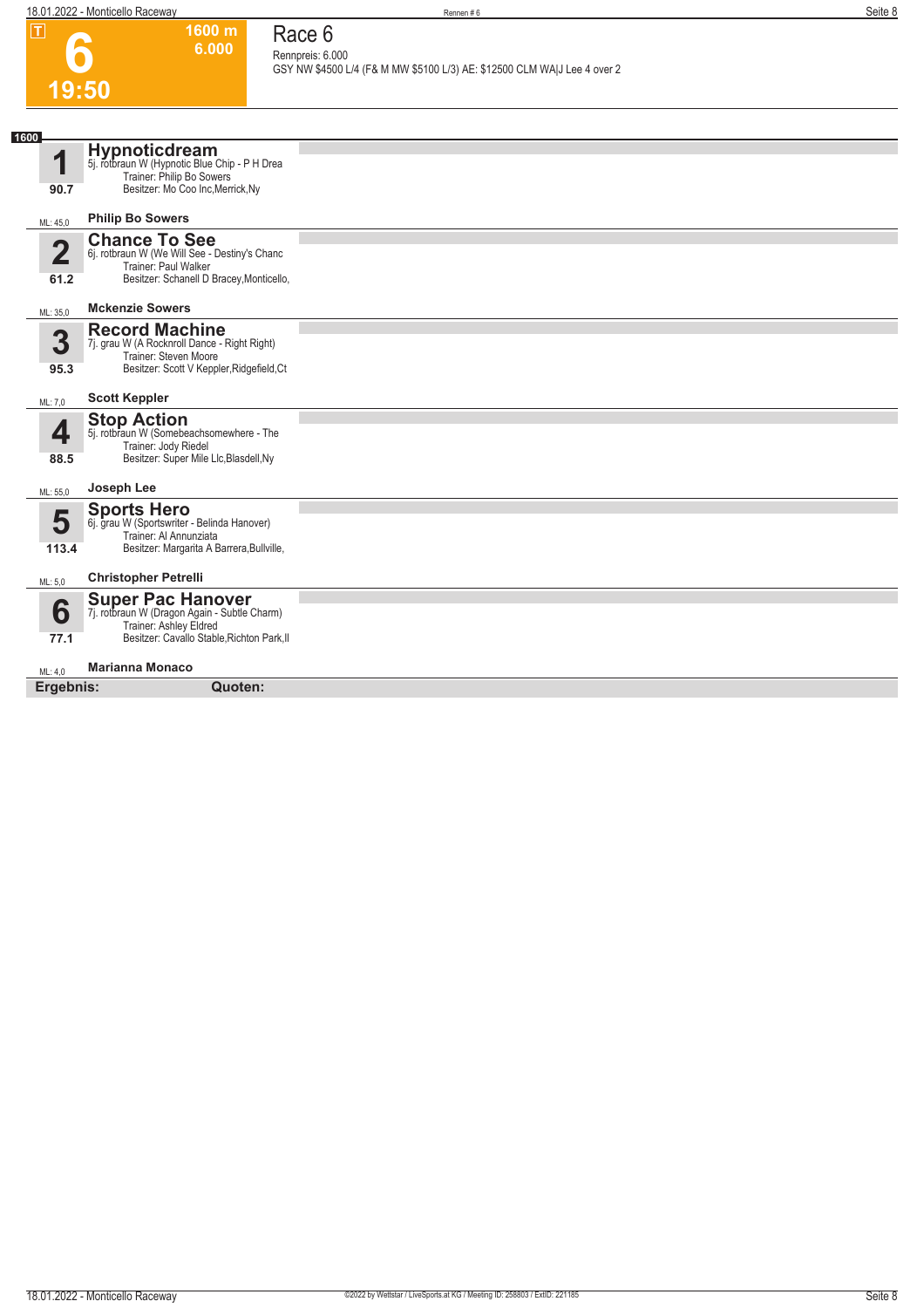**1600 m 6.900** 

| Race 7                                   |
|------------------------------------------|
| Rennpreis: 6.900                         |
| OPEN \$16000 P/C L/S C Stratton 7 over 1 |

**7 20:10**

| 1600           |                                                                                                                                                |                                         |                                  |              |                                                  |                                                                                                                    |
|----------------|------------------------------------------------------------------------------------------------------------------------------------------------|-----------------------------------------|----------------------------------|--------------|--------------------------------------------------|--------------------------------------------------------------------------------------------------------------------|
| 1              | <b>Donau</b><br>13j. rotbraun W (American Ideal - In Fashion)<br>Trainer: Michael Petrelli                                                     | 14.12 Wdb<br>09.11 Wdb                  | 5<br>9                           | 1600<br>1600 | 15.1 Macdonald James A<br>16.5 Macdonald James A | Anderlecht, Redbugler, Roethblissberger<br>Lennonbluechip, Leafsandwings, Camstux                                  |
| 79.4           | Besitzer: Damien Reynolds, Middletown<br>Jim Taggart Jr                                                                                        | 30.10 Moh<br>23.10 Moh<br>05.08 Yonkers | 3<br>$\overline{2}$<br>unpl 1600 | 1600<br>1600 | Macdonald James A<br>Macdonald James A           | Windsongjack, Worldaway, Donau<br>Santannabluechip, Donau, Bilbohanover<br>Noblesgrandslam, Midasbluechip, Handsom |
| ML: 9,0        |                                                                                                                                                |                                         |                                  |              |                                                  |                                                                                                                    |
| $\overline{2}$ | <b>Rock On Lou</b><br>5j. rotbraun W (Sweet Lou - Artist Rocker)<br>Trainer: Keith Haase                                                       |                                         |                                  |              |                                                  |                                                                                                                    |
| 80.3           | Besitzer: Diane L Giuliano, Solebury, Pa                                                                                                       |                                         |                                  |              |                                                  |                                                                                                                    |
| ML: 55.0       | <b>Kyle Dibenedetto</b>                                                                                                                        |                                         |                                  |              |                                                  |                                                                                                                    |
| 3<br>72.6      | Hestons Lucky Chip<br>6j. rotbraun W (Heston Blue Chip - Ain't Goin<br>Trainer: Laura Perino<br>Besitzer: Richard W Dieck, North Norwi         |                                         |                                  |              |                                                  |                                                                                                                    |
| ML: 35,0       | <b>Bruce Aldrich Jr</b>                                                                                                                        |                                         |                                  |              |                                                  |                                                                                                                    |
| 4<br>81.6      | <b>Windsun Gotham</b><br>8j. rotbraun W (American Ideal - Windsun Prin<br>Trainer: Ashley Eldred<br>Besitzer: Cavallo Stable, Richton Park, II |                                         |                                  |              |                                                  |                                                                                                                    |
| ML: 5,0        | <b>Gregory Merton</b>                                                                                                                          |                                         |                                  |              |                                                  |                                                                                                                    |
| 5<br>74.8      | <b>Airspinder</b><br>6j. grau W (No Spin Zone - David's Art)<br>Trainer: Shane Taggart<br>Besitzer: Michelle Lefebvre, Scarboroug              |                                         |                                  |              |                                                  |                                                                                                                    |
| ML: 11,0       | <b>Shane Taggart</b>                                                                                                                           |                                         |                                  |              |                                                  |                                                                                                                    |
| 6<br>81.6      | <b>Better Up</b><br>6j. grau W (Bettor's Delight - R Reva Raye)<br>Trainer: Ken Koch<br>Besitzer: Thomas G Milici, Montgomery,                 |                                         |                                  |              |                                                  |                                                                                                                    |
| ML: 45,0       | <b>Michael Merton</b>                                                                                                                          |                                         |                                  |              |                                                  |                                                                                                                    |
| 7              | Nui Ba Den N<br>9j. rotbraun W (Gotta Go Cullect - Nui Thi Vai)<br>Trainer: Christopher Petrelli                                               |                                         |                                  |              |                                                  |                                                                                                                    |
| 81.6           | Besitzer: George P Dremonas, Oak La                                                                                                            |                                         |                                  |              |                                                  |                                                                                                                    |
| ML: 4.0        | <b>Cory Stratton</b>                                                                                                                           |                                         |                                  |              |                                                  |                                                                                                                    |
| Ergebnis:      | Quoten:                                                                                                                                        |                                         |                                  |              |                                                  |                                                                                                                    |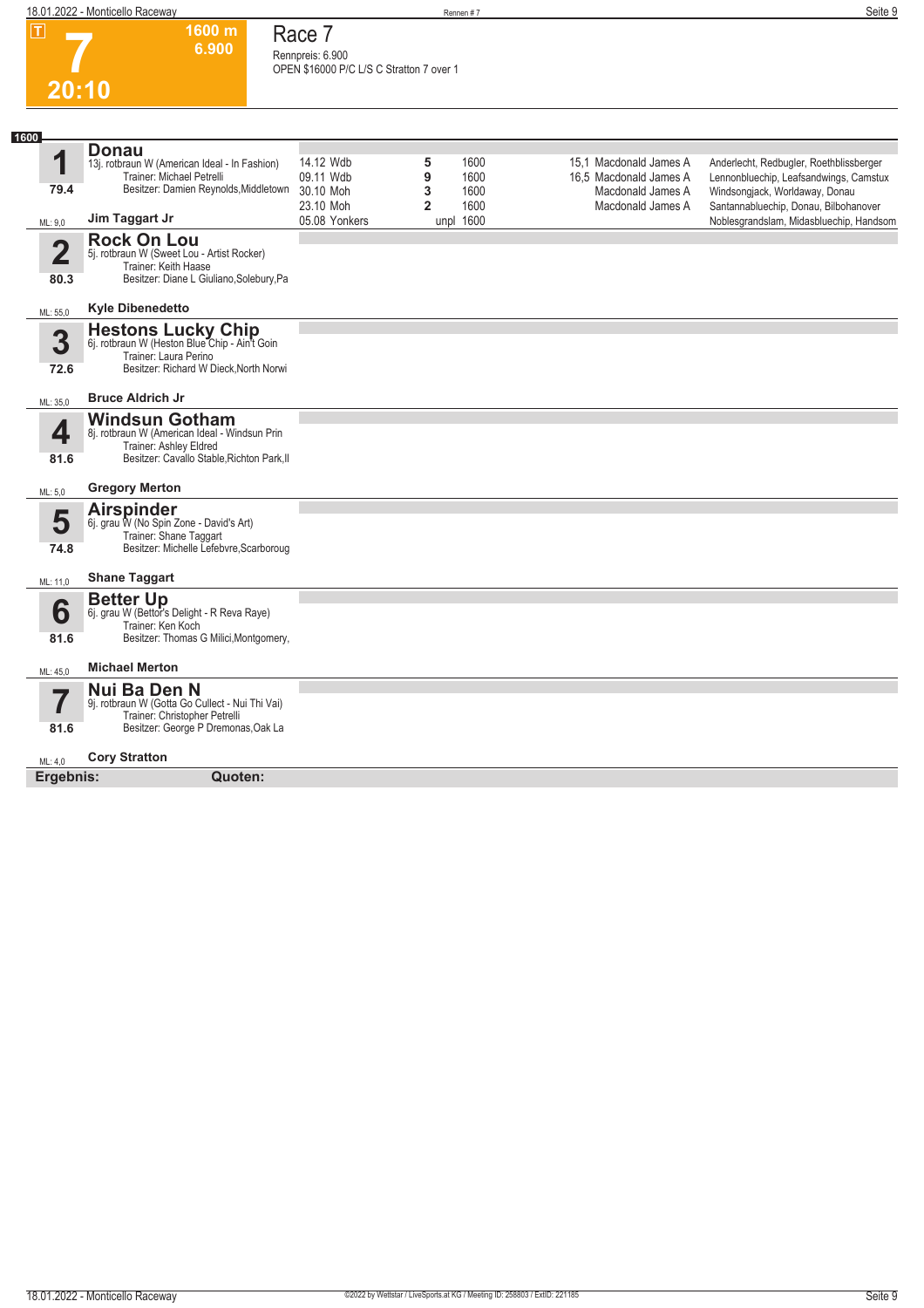| $\overline{r}$                  | 1600 m<br>3.500                                                                                                                                   | Race 8<br>Rennpreis: 3.500 |        |              |                                                                                  |                                                                             |
|---------------------------------|---------------------------------------------------------------------------------------------------------------------------------------------------|----------------------------|--------|--------------|----------------------------------------------------------------------------------|-----------------------------------------------------------------------------|
| 20:30                           |                                                                                                                                                   |                            |        |              | F& M NW \$250 PS L5 OR PS IN 2021 \$4700 PC LS AE: NW 4 PM LT AE: \$4000 CLM W/A |                                                                             |
| 1600                            |                                                                                                                                                   |                            |        |              |                                                                                  |                                                                             |
| 1<br>80.3                       | <b>Dreaming Silly</b><br>9j. rotbraun S (If I Can Dream - Your So Silly)<br>Trainer: Philip Bo Sowers<br>Besitzer: Mo Coo Inc, Merrick, Ny; Jonat |                            |        |              |                                                                                  |                                                                             |
| ML: 35,0                        | <b>Kyle Dibenedetto</b>                                                                                                                           |                            |        |              |                                                                                  |                                                                             |
| $\overline{\mathbf{2}}$<br>79.4 | <b>Blue Bell Beauty</b><br>11j. rotbraun S (Mister Big - The Girl Can Bet)<br>Trainer: Vernon James<br>Besitzer: Vernon C James, Campbell H       | 11.09 Scd<br>03.09 Scd     | 6<br>4 | 1600<br>1600 | Collins John E<br>Kauffman Kayne                                                 | Talkitup, Bullwinkle, Redfalkor<br>Godonlyknows, Upfrontdaisy, Vengenceismi |
| ML: 55,0                        | Jim Taggart Jr                                                                                                                                    |                            |        |              |                                                                                  |                                                                             |
| 3<br>81.6                       | <b>The New Americana</b><br>7j. rotbraun S (Yankee Skyscaper - Chicky De<br>Trainer: David Dziengiel<br>Besitzer: John M Kiernan Jr, Gardiner, N  |                            |        |              |                                                                                  |                                                                             |
| ML: 5,0                         | <b>Cory Stratton</b>                                                                                                                              |                            |        |              |                                                                                  |                                                                             |
| 4<br>74.8                       | <b>Grey Bell</b><br>9j. grau S (Dontgetinmyway - Susan Hotspur)<br>Trainer: Dawn Devaux<br>Besitzer: Lisa M Zabielski, Ballston Spa,              |                            |        |              |                                                                                  |                                                                             |
| ML: 6,0                         | <b>Jim Devaux</b>                                                                                                                                 |                            |        |              |                                                                                  |                                                                             |
| 5<br>61.2                       | <b>Bestgirlfriendever</b><br>8j. grau S (Riverboat King - Jessalilmixup)<br>Trainer: Murray Bassen<br>Besitzer: Gray Thunder Ii Stable, New R     |                            |        |              |                                                                                  |                                                                             |
| ML: 4,0                         | <b>Brandon Parker</b>                                                                                                                             |                            |        |              |                                                                                  |                                                                             |
| 6<br>74.8                       | <b>Deuces For Charity</b><br>11j. rotbraun S (Armbro Deuce - Chat On Line)<br>Trainer: Shane Taggart<br>Besitzer: Amy Lynn Taggart, Scarborou     |                            |        |              |                                                                                  |                                                                             |
| ML: 7,0                         | <b>Shane Taggart</b>                                                                                                                              |                            |        |              |                                                                                  |                                                                             |
| Ergebnis:                       | Quoten:                                                                                                                                           |                            |        |              |                                                                                  |                                                                             |